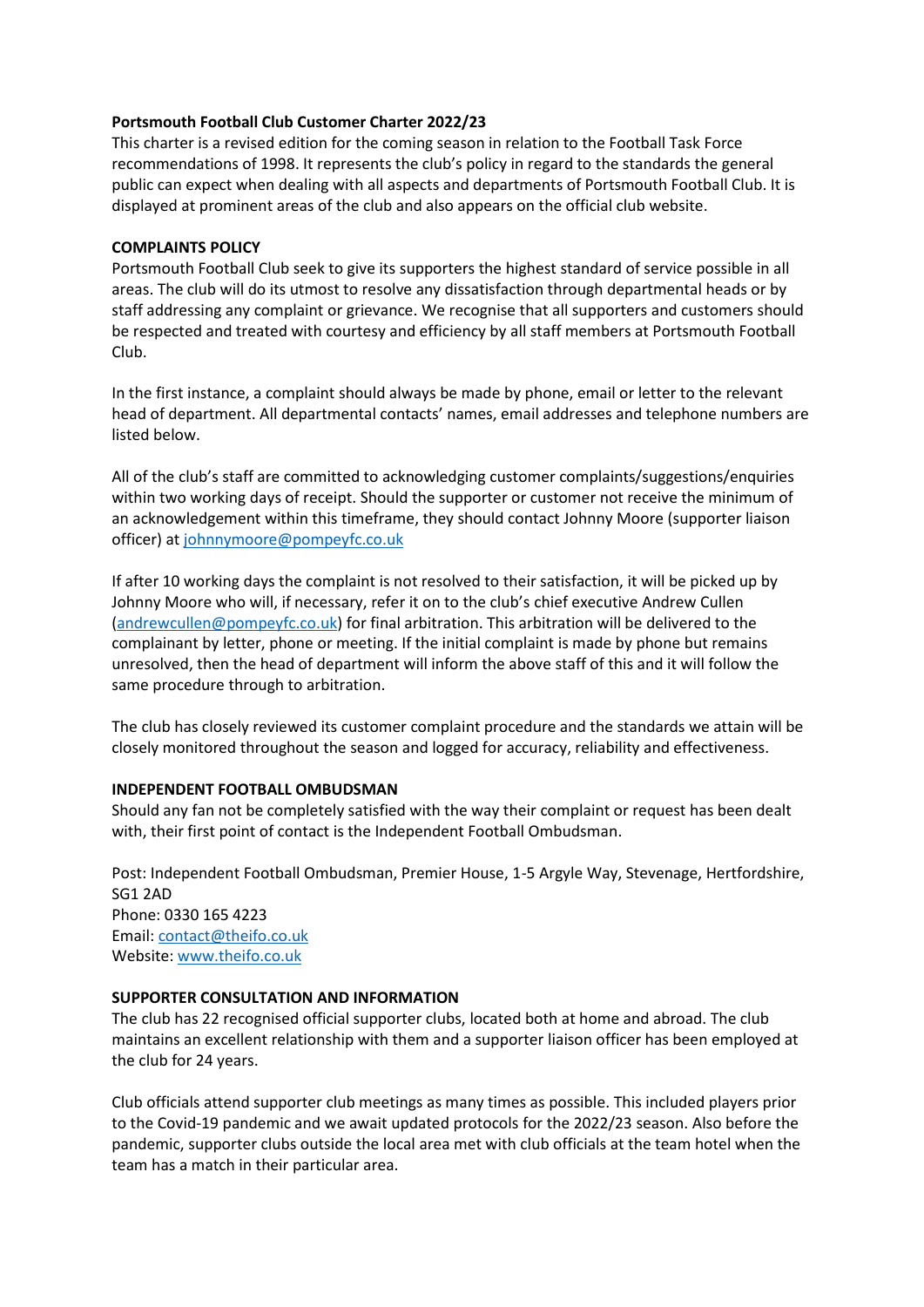Obviously, during the past two years, face-to-face supporter meetings have been less frequent, but bimonthly 'Zoom' meetings with the Supporters' Conference have continued, as have the chief executive's regular video interviews on the club website.

The club also has regular dialogue with our disabled supporters through the Portsmouth Disabled Supporters' Association and there is disabled fan representation in the Supporters' Conference.

The Supporters' Conference is made up of heads of our supporter clubs as an umbrella organisation in accordance with satisfying Regulation 127. Meetings are held bi-monthly (five per season) and as well as the chief executive and chief commercial officer attending four of these, heads of other departments from marketing, ticketing and matchday security make themselves available to discuss significant and topical issues relating to the club. The owners of the club also met twice with the Supporters' Conference – once on Zoom and the other in person – making it seven meetings in all throughout the season.

There were also face-to-face meetings last season, with chief executive Andrew Cullen and head coach Danny Cowley twice meeting with the Central Branch Supporters' Club at Fratton Park, twice with Chichester Supporters' Club in West Sussex and once with the Isle of Wight Supporters' Club on the island. There were also face-to-face meetings with the Pompey Independent Supporters' Club and a Zoom get together with London Supporters' Club members.

In addition to all this, the club caters for the wider fan-base and there is a local BBC radio fans' forum broadcast at the beginning of the season, which the chief executive and head coach are both present for. This is in addition to regular interviews from with the Portsmouth News.

This season a sub-group of supporters has been set up to work with the club on the matchday experience. Since November, two sub-groups were also set up for those affected by ongoing renovations to the ground to smooth the transition and disruption as much as possible and give these groups a voice throughout the process.

For the 2022/23 season, the club will strive to excel on all the above in the same framework to further satisfy Regulation 127.

## **Contact**

Supporter Liaison Officer: Johnny Moore Phone: 0345 646 1898 Email: [johnnymoore@pompeyfc.co.uk](mailto:johnnymoore@pompeyfc.co.uk)

## **ENGLISH FOOTBALL LEAGUE (EFL) CUSTOMER SERVICE**

The EFL has its own customer services department.

Post: Supporter Services, EFL House, 10-12 West Cliff, Preston, PR1 8HU Phone: 0844 335 0183 Fax: 0844 826 5188 Email: [enquiries@efl.com](mailto:enquiries@efl.com)

## **MEDIA**

Official statements from the club are released via the club's website and social media channels, with local and national media also informed. Press conferences are typically held on a Thursday afternoon prior to a weekend match or on a Monday afternoon prior to a midweek match.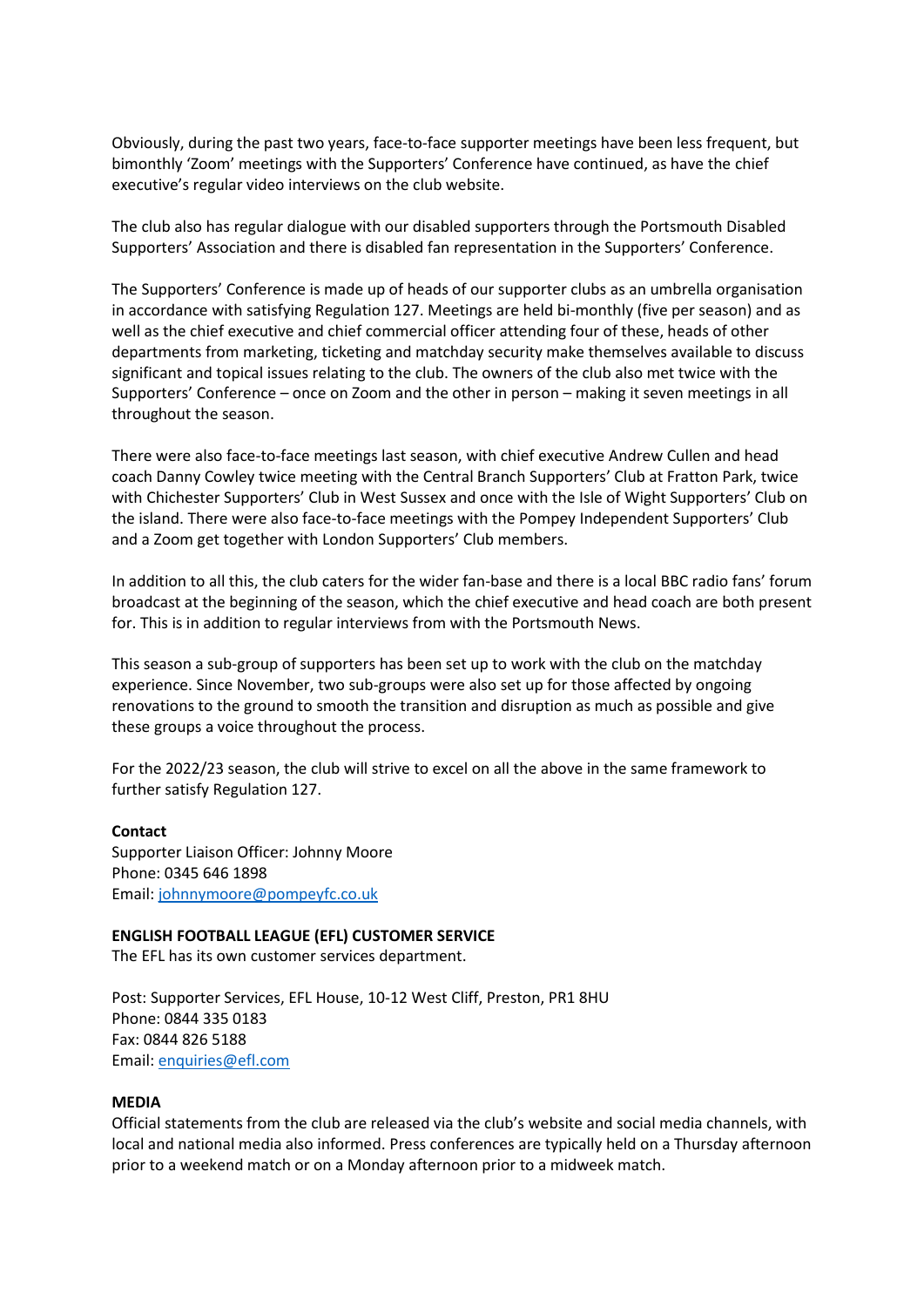Upon receipt of accreditation for matches, all accepted individuals will be sent an information sheet, containing answers to the most common questions regarding a visit to Fratton Park. Please note that only accredited members of the media will be accepted and all requests must be received no later than 48 hours before the match.

Portsmouth Football Club consistently strive to build on what is already a strong relationship with both local and national media organisations. For match accreditation, requests should be made online through the DataCo's i-PBS system.

# **Contact**

Media Manager: Neil Weld Phone: (023) 9277 8568 Email: [neilweld@pompeyfc.co.uk](mailto:neilweld@pompeyfc.co.uk)

# **TICKETS AND ACCESSIBILITY**

Portsmouth Football Club will continue to strive to provide a quality, value for money operation, accessible to as many as circumstances allow.

The policy for home and away match ticket sales is as follows:

1. Season ticket holders and then members are given first priority with regard to the purchase of tickets for league and cup matches. Depending on the demand and allocation for an away fixture, priority is given to season ticket holders with the most amount of loyalty points on their account, which can be redeemed by attending away and cup games.

2. Subject to availability, remaining tickets will go on general sale.

3. The club reserves the right to determine the number of tickets given to one individual, depending on the number available or the attractiveness of the fixture.

4. Up-to-date ticket information is published in our matchday programme, on our official website and through the local media.

5. Portsmouth Football Club offer discounted prices for juniors and provide an allocated family area in the stadium. Adults and seniors sitting in this part of the stadium must be accompanied by a junior.

6. Tickets will not be sold to unaccompanied juniors (aged 11-17) in any part of Fratton Park.

7. For games that are rescheduled (eg, for television coverage) after supporters have made travel plans and incurred costs, the club accepts no such responsibility for financial loss.

8. The club provide our disabled supporters with facilities for home matches (subject to availability).

9. The club have regular consultation meetings with the Pompey Disabled Supporters' Association and are in the process of upgrading and extending disabled facilities.

10. The club will continue to make the maximum number of tickets available to away fans in accordance with the FA rule offering 10 per cent of ground capacity. For operational reasons, when the away support reaches a specified level the entire Milton End will be allocated to the away club.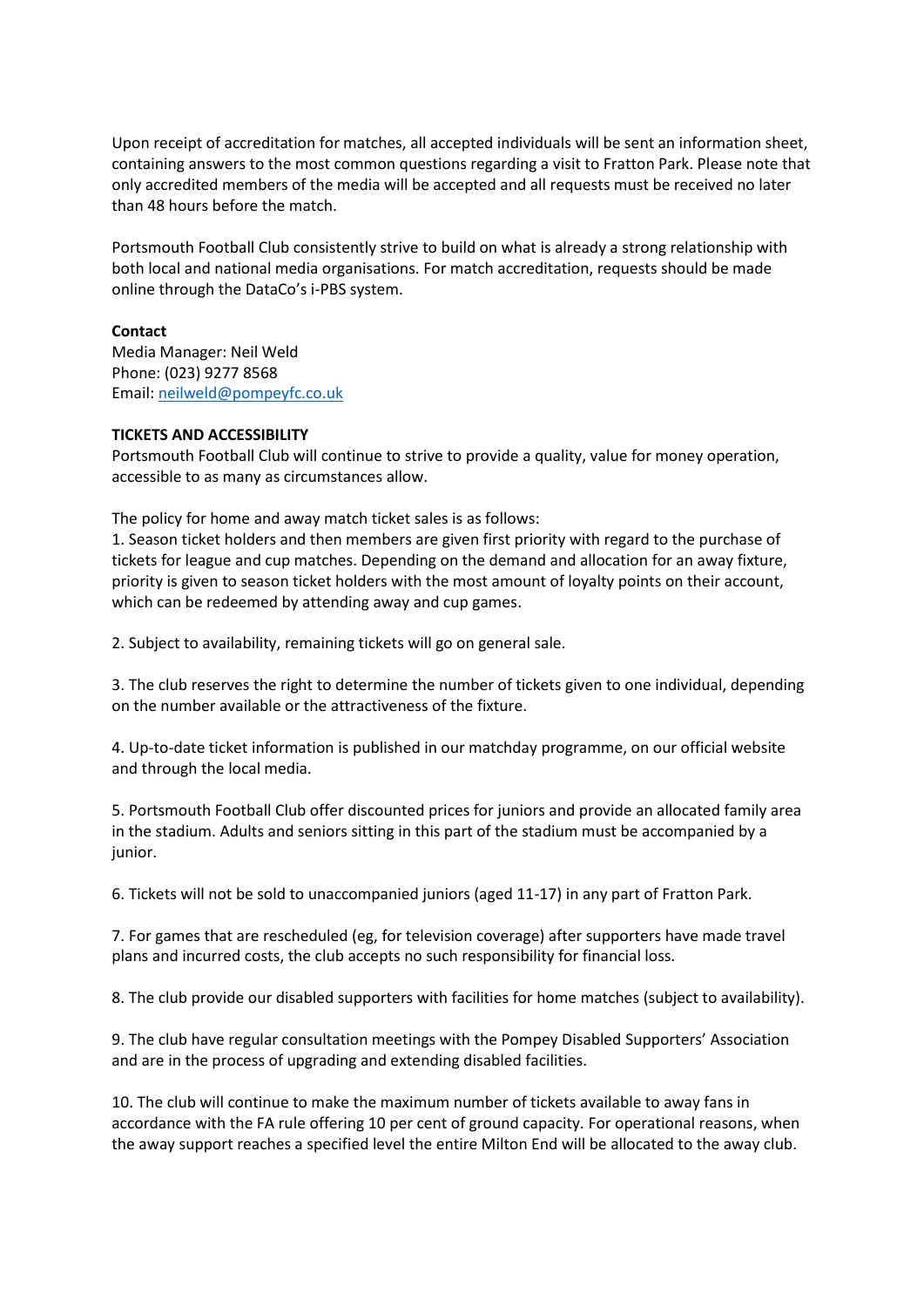11 Portsmouth Football Club will charge the same price to visiting supporters as home supporters for comparable areas, except for home promotions.

## **Abandoned Match Policy**

Portsmouth Football Club has in place a policy in respect of abandoned home matches:

1. If a fixture is postponed before the match has kicked-off, valid ticket holders and any spectators who have already entered the ground will be offered a refund or use of their ticket to the rearranged game.

2. If the fixture has been in progress for fewer than 60 minutes, a replacement ticket will be offered to all spectators.

3. If a fixture is abandoned after 60 or more minutes of play, then no such arrangement will apply. In all instances, ticket holders will be advised over the PA system to retain their tickets as proof of their admission to the game.

4. All details of the rearranged fixture, including details of how to claim new tickets, will be displayed on the club's official website and social media channels, and be relayed to the local media.

5. Information for visiting fans will be forwarded to the visiting club.

The methods for buying tickets or contacting the ticket office are as follows: Phone: 0345 646 1898 (option one) Fax: (023) 9273 4129 Post: Portsmouth FC Ticket Office, Frogmore Road, Fratton Park, Portsmouth, Hampshire, PO4 8RA Email: [tickets@pompeyfc.co.uk](mailto:tickets@pompeyfc.co.uk) Website[: https://www.eticketing.co.uk/pompeyfc/](https://www.eticketing.co.uk/pompeyfc/)

Ticket Office opening hours Monday-Friday: 9am-5:30pm Saturday home games: 9am-6pm Evening home games: 9am-7.45pm Sunday: Closed

## **Contact**

Ticket Office Manager: Sian Ellis Phone: 0345 646 1898 Email: [sianellis@pompeyfc.co.uk](mailto:sianellis@pompeyfc.co.uk)

## **POMPEY IN THE COMMUNITY**

Pompey in the Community (PitC) is the charitable arm of Portsmouth Football Club. During Covid, PitC stepped up and, working with other local community organisations, became the main food delivery organisation for the city. The work they did was recognised with PitC being awarded the Freedom of the City of Portsmouth. They became the first charity to be honoured in this way.

The club is the heartbeat of the city, so PitC's work is vital. Many clubs talk of being 'community clubs' but this is truly the case with Pompey, who offer an innovative range of coaching, inclusion, health and disability programmes. PitC recognise that through the power of football, and more specifically Pompey, they can really impact the lives of local people. Their ethos is to use the motivational power of Pompey to promote education, healthy living and sporting participation and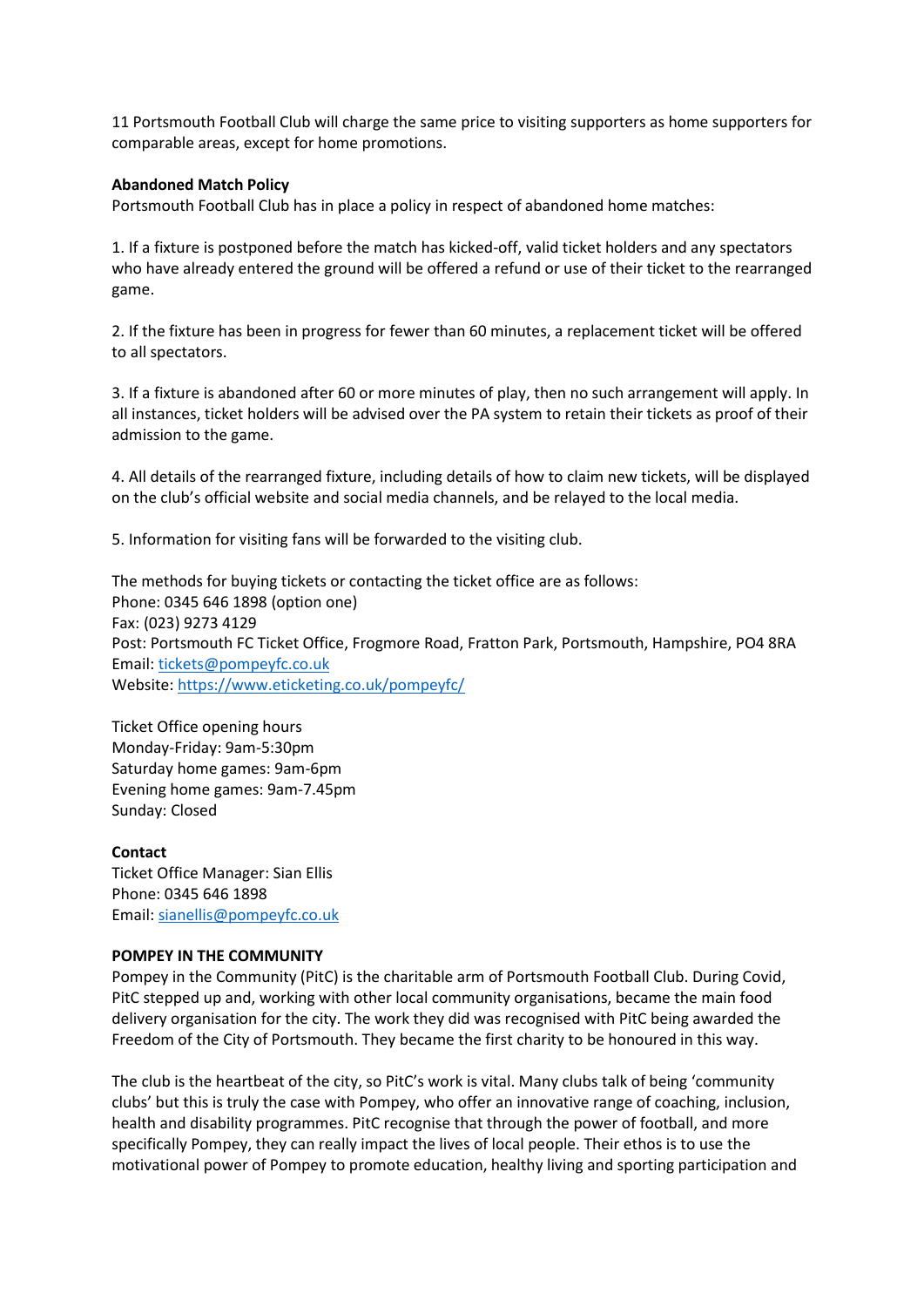achievement among people of all ages.

Pompey's inclusion projects enable, promote and encourage the social, emotional and physical development of children and young people, primarily aged 8-19. The provision of opportunities, combined with a comprehensive programme of support, promotes young people's positive contribution to the local community.

Pompey are widely recognised as having innovative and imaginative programmes that make a real impact and over the coming years, the plan is for many more initiatives to work with the community in new and exciting ways. A wide range of sports-related projects and educational programmes are delivered throughout the region – meeting and exceeding the standards usually expected of a professional football club.

During the season, PitC will be working with partner organisations to design and deliver projects that offer opportunities for all, targeting those who feel alienated from mainstream provision by ensuring they develop accessible and affordable projects, while ensuring every opportunity is open to all regardless of background.

Pompey in the Community have an exciting season ahead. In autumn 2022, the new John Jenkins stadium will be completed. Located in the middle of the city on the current Moneyfields FC site, the facility will comprise of two full-size 3G pitches, a five-a-side pitch, boxing gym, studio and classrooms, as well as a community café and bar.

The chief executive of Pompey in the Community, Clare Martin, was awarded an MBE for services to the community in the Queen's Birthday Honours list.

# **Contact**

CEO: Clare Martin Phone: (023) 9277 6822 Email: [clare.martin@pompeyitc.org.uk](mailto:clare.martin@pompeyitc.org.uk)

# **PORTSMOUTH FC CHARITY POLICY**

Portsmouth FC are committed to helping local charities wherever possible. However, the club receive thousands of requests each season, from both local and national organisations, and there are limitations to how we can assist. Requests to get items signed for charities/good causes will be considered on a case-by-case basis, with two signed shirts or balls donated to local charities on a monthly basis throughout the season.

## **Match Tickets**

Due to existing charity commitments, no match tickets will be donated to outside parties when requested as a raffle/auction prize.

The club reserve the right to check an organisation is a bona fide charity or fundraising organisation and refuse any request if it is not satisfied after any checks made. The club prioritise local charities or requests from organisations connected with the club (eg, regional and international supporter clubs). Charity requests should be made to [johnnymoore@pompeyfc.co.uk](mailto:johnnymoore@pompeyfc.co.uk)

All bucket collections on a matchday are dealt with by Pompey in the Community and requests should be directed to [clare.martin@pompeyitc.org.uk](mailto:clare.martin@pompeyitc.org.uk)

## **PORTSMOUTH FC PLAYER APPEARANCE POLICY**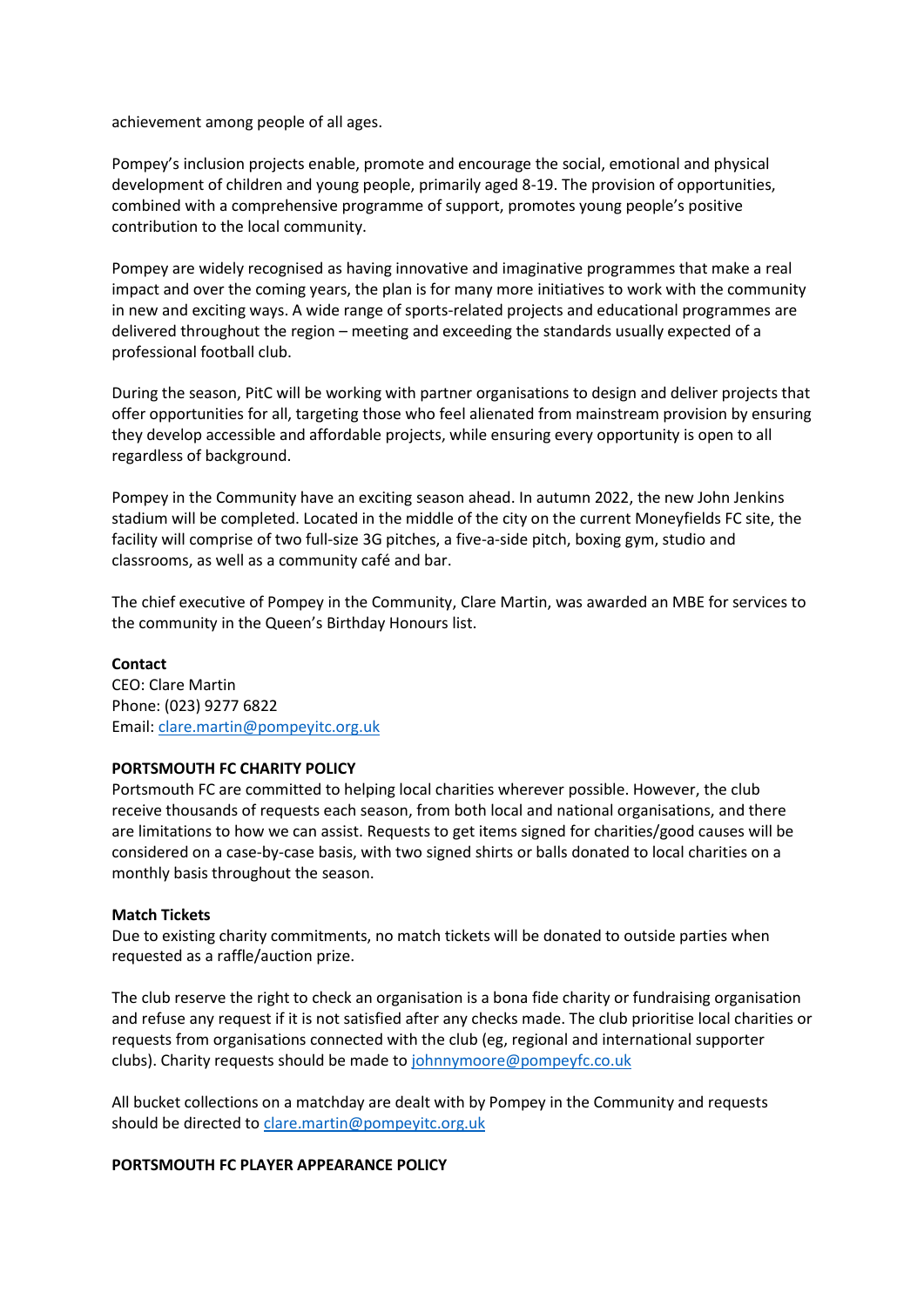The club are committed to providing players to make personal appearances whenever and wherever possible, although though this has not been possible recently because of Covid protocols. In normal times, the club receive a significant number of requests each season.

Covid protocols allowing, our policy on player appearances is as follows: 1. The club prioritise requests for player appearances from its regional supporter clubs and for its own community schemes.

2. Outside organisations requesting a player appearance should contact the club with full details of the date, time, location and purpose of the appearance with a notice period of at least three weeks.

3. Subject to availability, the club will endeavour to allocate a player and will inform the organisation in good time of the player allocated or, in the event of no player being available, an acknowledgement the club is unable to help on this particular occasion.

4. Once an appearance has been confirmed, any requested changes in timings, requirements or location must be made within 48 hours of that confirmation. Due to work schedules, the club cannot guarantee the player/staff member will still be able to attend after late timing changes.

5. We strive to ensure that players are present at the requested time, save for unforeseen circumstances, but should events start later than requested, there is no guarantee that the player will be able to stay to fulfil the purpose of the visit.

6. We are in the process of nominating a staff member to oversee this process, following the previous one having moved on.

7. It is not possible to arrange player appearances on a Friday, Saturday or Sunday or the Monday prior to an evening game during the season, or at any time in May and June. Wednesdays are usually a day off for players and therefore also unavailable.

# **MATCHDAY HOSPITALITY & EVENTS**

Here at Fratton Park, we have a variety of welcoming lounges for you to enjoy matchday hospitality or a non-matchday event in style. Whether you are celebrating a birthday, special occasion or would like to sponsor the match, we have just the package for you!

We have a very dedicated and professional team who will cater for all your hospitality, conferencing and event enquires. Our catering team provide the highest quality service at competitive prices throughout the stadium, be it for matchday or non-matchday events.

The club regularly monitor feedback from our clients to enable us to be extremely competitive and offer the most unique experience within the region.

## **Contact**

Hospitality & Events Coordination Manager: Kayleigh Young Email: [kayleighyoung@pompeyfc.co.uk](mailto:kayleighyoung@pompeyfc.co.uk) Website[: https://www.portsmouthfc.co.uk/commercial/](https://www.portsmouthfc.co.uk/commercial/)

## **STAFF CONDUCT**

All staff are made fully aware of their responsibilities to uphold the good name of Portsmouth Football Club, both in their general conduct and dealings with the general public. Matchday staff are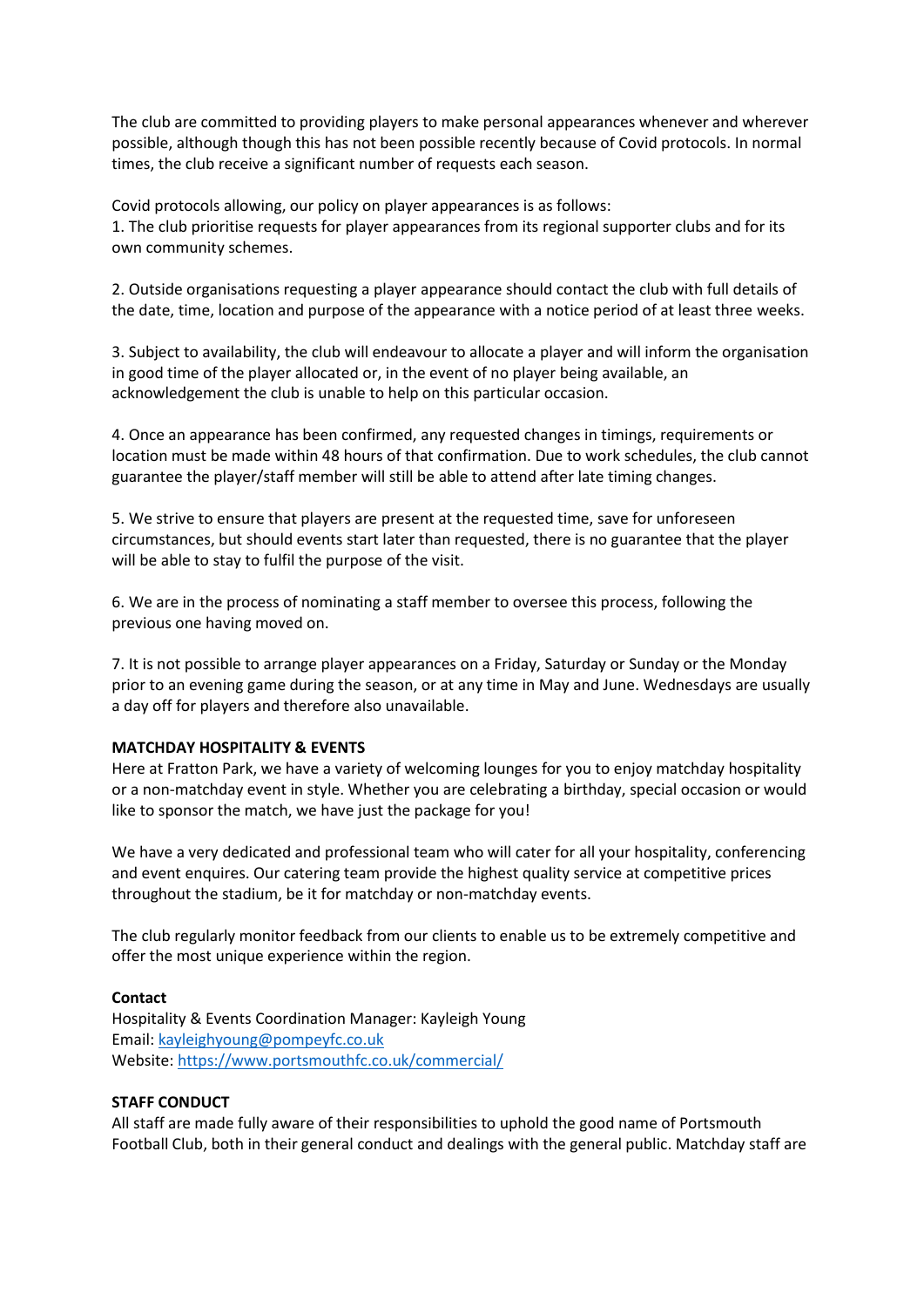also fully trained and briefed with their responsibility to provide a safe and pleasant environment for spectators when they visit the club.

Portsmouth Football Club are fully committed to equal opportunities for all individuals and are also committed to our policy of non-discrimination in dealings with all individuals and to uphold their rights. The club has a written Equal Opportunities Procedure as outlined below.

# **PORTSMOUTH FC EQUAL OPPORTUNITIES PROCEDURE**

Portsmouth Football Club recognise that discrimination is unacceptable and although equality of opportunity has been a longstanding feature of our employment practices and procedure, the club has broadened its commitment by adopting an Equality Statement and Equality Procedure which cover a range of matters, including anti-discrimination, diversity and inclusivity. Breaches of the procedure will lead to disciplinary proceedings and if appropriate disciplinary action. The procedure summary is as follows:

1. The Equality Procedure aims to ensure that no person connected with the club in any capacity is discriminated against either directly or indirectly on the grounds of race, ethnic or national origin, religious belief, gender, marital status, sexual orientation, gender reassignment, age or disability.

2. We will ensure that the procedure is circulated to any agencies responsible for our recruitment and a copy of the procedure will be made available for all employees and made known to all applicants for employment.

3. The procedure will be communicated to all private contractors reminding them of their responsibilities towards the equality of opportunity.

4. The procedure will be implemented in accordance with the appropriate statutory requirements and full account will be taken of all available guidance and, in particular, any relevant Codes of Practice.

5. We will maintain a neutral working environment in which no employee or worker feels under threat or intimidated.

6. In addition, the club will strive through its practices to ensure the staff population reflects as far as possible the demographic make-up of our community.

The full Equality Procedure is available on request from the Head of People and EDI or the Senior Safeguarding Manager.

## **Contact**

Head of People and EDI: Lina Small. Email: [linasmall@pompeyfc.co.uk](mailto:linasmall@pompeyfc.co.uk)

## **SAFEGUARDING AT PORTSMOUTH FC**

Portsmouth Football Club are committed to promoting the welfare of all children, young people and adults at risk and ensuring the safety and wellbeing of all staff.

We acknowledge that every child, young person or adult at risk who plays or participates in football should be able to take part in an enjoyable and safe environment and be protected from poor practice and abuse. Portsmouth Football Club recognise that this is the responsibility of every adult involved in our club.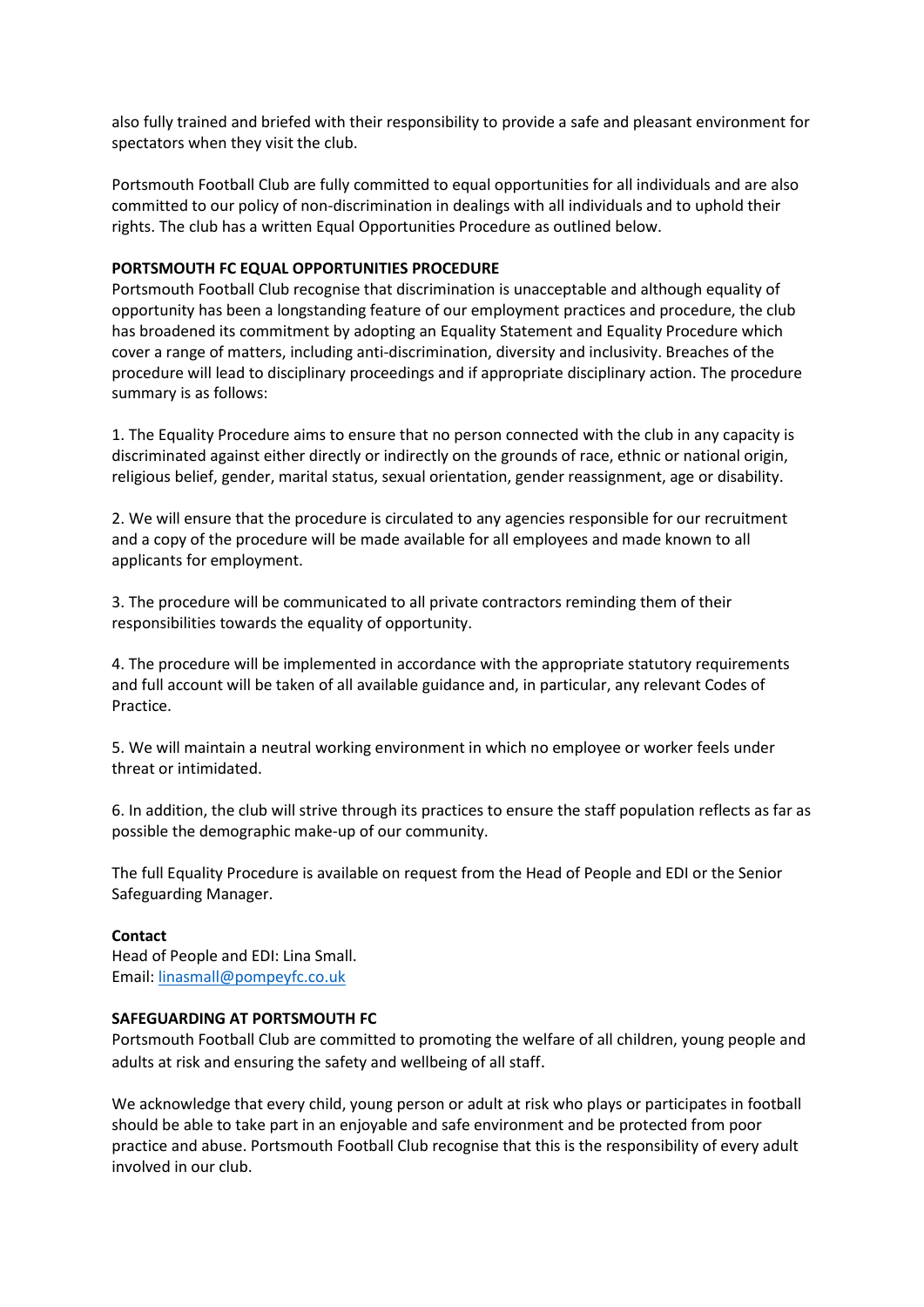Safeguarding applies to all aspects of our work and to everyone working within our organisation and any other person connected with the club in any capacity. Safeguarding is everyone's responsibility. If you are worried about a child, young person or adult at risk, it is important that you report these concerns. No action is not an option.

Our Safeguarding Children and Adults at Risk Policy is available on our website and upon request.

# **Contact**

Senior Safeguarding Manager: Emma Smith Phone: 07824 415959 Email: [emmasmith@pompeyfc.co.uk](mailto:emmasmith@pompeyfc.co.uk) or [safeguarding@pompeyfc.co.uk](mailto:safeguarding@pompeyfc.co.uk)

## **GROUND REGULATIONS**

Notice: Entry to the Ground is expressly subject to acceptance by the visitor of these Ground Regulations and the rules and regulations of FIFA, UEFA, The Football Association, The Premier League and EFL in respect of the relevant competition. The Ground Regulations incorporate the club's Customer Charter. Entry to the Ground shall constitute acceptance of the Ground Regulations. "Ground" means this football stadium and all locations owned, occupied or utilised by the Club. "Club" means this football club. "Match" means any association football match taking place at the Ground. "Material" means any audio, visual and/or audio-visual material and/or any information or data. "Football Authorities" means the EFL, Football Association, the Football Association of Wales, FIFA, UEFA and any other relevant governing body of association football.

1 Notwithstanding possession of any ticket the club, any police officer or authorised steward may refuse entry to (or eject from) the Ground any person:

1.1 that fails (or in the Club's reasonable opinion is likely to fail) to comply with these Ground Regulations or any reasonable instruction issued by a police officer or authorised steward or officer of the Club; and/or

1.2 whose presence within the Ground is, or could (in the Club's reasonable opinion), constitute a source of danger, nuisance or annoyance to any other person.

2 On no account will admission be granted to a person who is the subject of a current Banning Order under the Football Spectators Act 1989 (as amended) or has been convicted of ticket touting offences under the Criminal Justice and Public Order 1994 (as amended).

3 The Club excludes to the maximum extent permitted by law any liability for loss, injury or damage to persons/property in or around the Ground.

4 No guarantees can be given by the Club that a Match will take place at a particular time or on a particular date and the Club reserves the right to reschedule the Match without notice and without any liability whatsoever, save only to the extent provided pursuant to paragraph

5 In the event of the postponement or abandonment of the Match, refunds (if any) will be made in accordance with the Club's Customer Charter. The Club will have no further liability whatsoever, including (but not limited to) any indirect or consequential loss or damage, such as (but not limited to) loss of enjoyment or travel costs.

6 All persons seeking entrance to the Ground acknowledge the Club's right to search any person entering the Ground and to refuse entry to or eject from the Ground any person refusing to submit to such a search.

7 The following articles must not be brought within the Ground – knives, fireworks, smoke canisters, air-horns, flares, weapons, dangerous or hazardous items, laser devices, bottles, glass vessels, cans, poles and any article that might be used as a weapon and/or compromise public safety. Any person in possession of such items will be refused entry to the Ground.

8 Further, you may not bring into the Ground: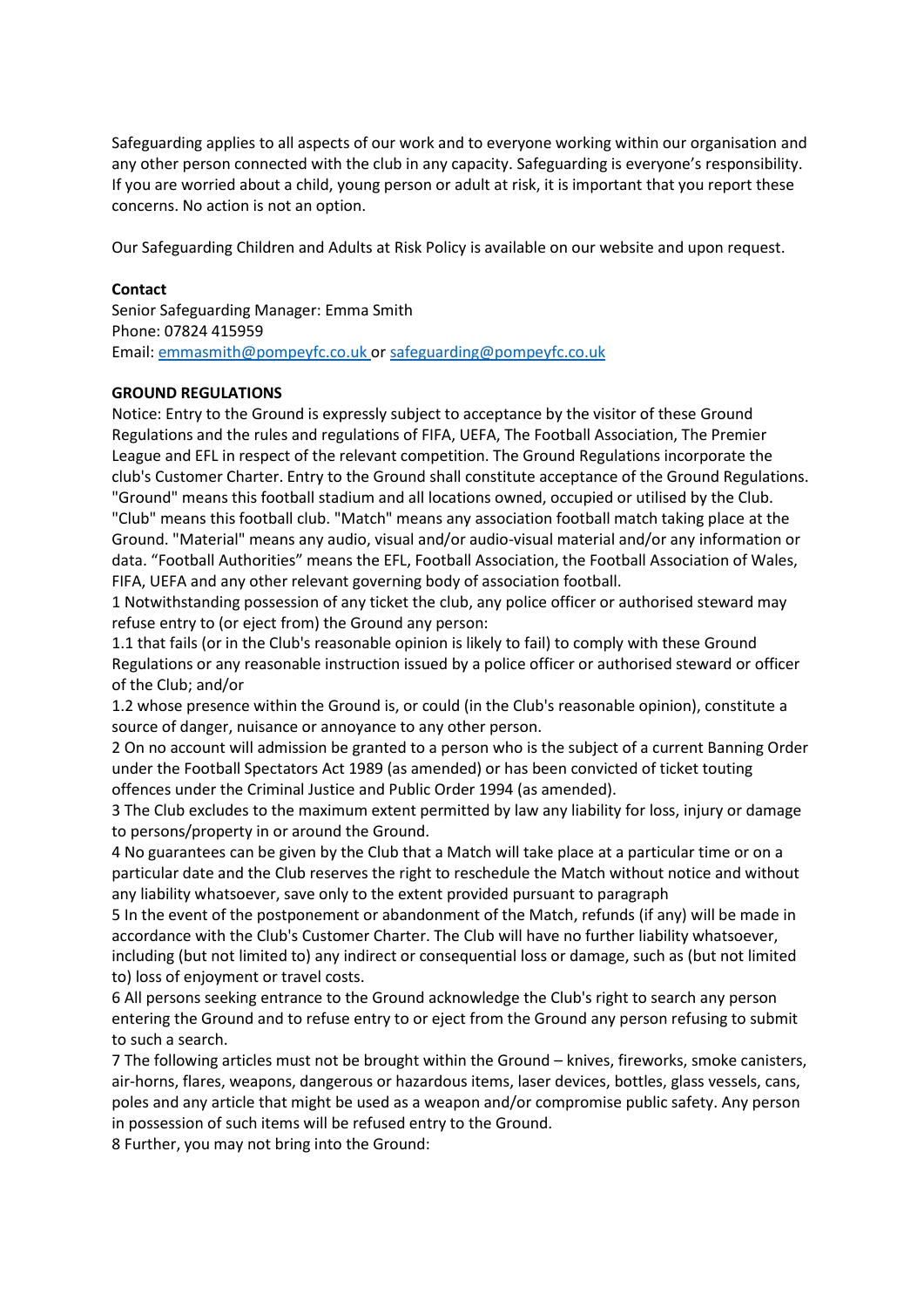8.1 any sponsorship, promotional or marketing materials save in respect of official club merchandise and/or other football related clothing worn in good faith:

8.2 any flags or banners larger than those maximum dimensions permitted by the Club from time to time (or, in the absence of such stipulations, 2 metres x 1 metre) and/or of an offensive nature; 8.3 nor may you offer (either free or for sale by any person) any goods (including literature) of any nature without the express written approval of the Club's management.

9 The use of threatening behaviour, foul or abusive language is strictly forbidden and will result in arrest and/or ejection from the Ground. The Club may impose a ban for one or more Matches. 10 Racial, homophobic or discriminatory abuse, chanting or harassment is strictly forbidden and will result in arrest and/or ejection from the Ground. The Club may impose a ban for one or more Matches.

11 The following acts are offences under the Football (Offences) Act 1991 (as amended):

11.1 The throwing of any object within the Ground without lawful authority or excuse.

11.2 The chanting of anything of an indecent or racialist nature.

11.3 The entry onto the playing area or any adjacent area to which spectators are not generally admitted without lawful authority or excuse. Conviction may result in a Banning Order being made. 12 All persons entering the Ground may only occupy the seat allocated to them by their ticket and must not move from any one part of the Ground to another without the express permission or instruction of any steward, officer of the Club and/or any police officer.

13 Nobody may stand in any seating area whilst play is in progress. Persistent standing in seated areas whilst play is in progress is strictly forbidden and may result in ejection from the Ground. 14 The obstruction of gangways, access ways, exits and entrances, stairways and like places is strictly forbidden. Nobody entering the Ground shall be permitted to climb any structures within the Ground.

15 EFL stadia are smoke-free and smoking is not permitted inside the Ground.

16 Mobile telephones are permitted within the Ground, provided that (i) they are used for personal and private use only (which, for the avoidance of doubt and by way of example only, shall not include the capturing, logging, recording, transmitting, playing, issuing, showing, or any other communication of any Material for any commercial purposes); and (ii) no Material that is captured, logged, recorded, transmitted, played, issues, shown or otherwise communicated by a mobile telephone or other mobile device may be published or otherwise made available to any third parties, including, without limitation, via social networking sites. 17 Under the Sporting Events (Control of Alcohol etc) Act 1985 (as amended), the following are offences for which a person can be arrested by a police officer and conviction could result in a Banning Order being made: 17.1 Attempting to enter the Ground or being inside the Ground whilst drunk

17.2 Being in possession of any intoxicating liquor, or bottle, can or other portable container and which could cause damage or personal injury, when entering the Ground or in a public area of the Ground from which the event can be directly viewed. 18 Any individual who has entered any part of the Ground designated for the use of any group of supporters to which he does not belong may be ejected from the Ground either for the purposes of his own safety or for any other reason. 19 Save as set out in paragraph 16 above, no person (other than a person who holds an appropriate licence) may capture, log, record, transmit, play, issue, show or otherwise communicate (by digital or other means) any Material in relation to the Match, any players or any other persons present in the Ground and/or the Ground, nor may they bring into the Ground or use within the Ground (or provide to, facilitate or otherwise assist another person to use within the Ground) any equipment or technology which is capable of capturing, logging, recording, transmitting, playing, issuing, showing or otherwise communicating (by digital or other means) and such Material. 20 The copyright, database rights and any other intellectual property rights to all Material that you produce at the Ground in relation to the Match, any players or other persons present in the Ground and/or the Ground (whether produced in breach of paragraph 19 above, or pursuant to paragraph.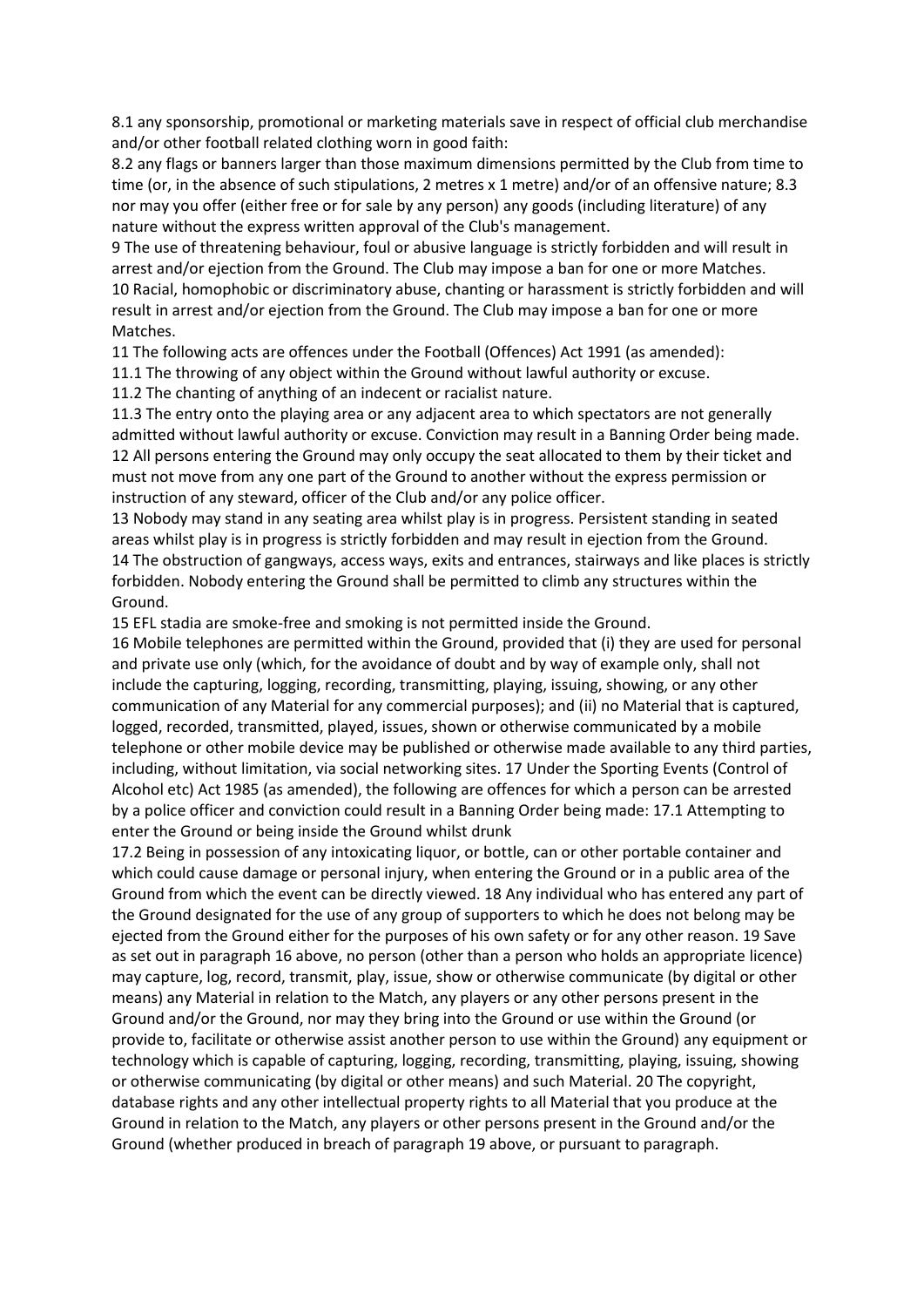17 above, or otherwise) is hereby assigned (including by way of present assignment of future copyright pursuant to section 91 of the Copyright, Designs and Patents Act 1988) to the Club and the EFL. You further agree (if and whenever required to do so by the Club and/or the EFL) to promptly execute all instruments and do all things necessary to vest the right, title and interest in such rights to the Club and the EFL absolutely and with full title guarantee.

21 No goods (including literature) of any nature may be offered either free or for sale by any person within the Ground without the express written permission of the Club.

22 Tickets are not transferable and may not be offered for sale without the prior written permission of the Club or otherwise in accordance with the relevant ticket terms and conditions. Any tickets that are transferred are transferred subject to these Ground Regulations. Any tickets offered for sale may be confiscated by any steward, officer of the Club or any police officer. The Club reserves the right to refuse admission to or eject from the Ground and/or "blacklist" any person who has offered for sale or transferred his/her ticket in contravention of the relevant ticket terms and conditions (and/or the holder of any ticket that has been transferred in contravention of the relevant ticket terms and conditions). Tickets remain the property of the club at all times.

23 CCTV cameras are in use around and in the Ground. Body worn video cameras recording video and/or audio may be used as appropriate, to record images or audio which identifies you as an individual, for example to record prohibited behaviours as referenced in paragraphs 9 and 10. The Club may itself use or pass to the police or any Football Authority or other clubs, any recordings for use in any proceedings.

24 At all times whilst present in the Ground, persons must comply with any and all instructions of any steward or officer of the club and/or any police officer. Failure to comply with any instruction may lead to immediate ejection from the Ground.

25 By entering the Ground, all persons are acknowledging that photographic images and/or audio, visual and/or audio-video recordings and/or feeds (and/or stills taken therefrom) may be taken of them and may also be used, by way of example and without limitation, in televised coverage of the game and/or for promotional, training, editorial or marketing purposes by the Club, the EFL or others (including commercial partners and accredited media organisations) and entry into the Ground constitutes consent to such use. You further acknowledge that photographic images and/or audio, visual and/or audio-visual recordings and/or feeds (and/or stills taken therefrom) may be used (by the Club or by a third party, such as a law enforcement body) to identify you as an individual, where permitted by data protection laws, for the purposes of preventing or detecting crime, or any breach of these Ground Regulations. Information about the Club's use of your personal data will be brought to your attention by the Club (see for example any applicable privacy policy, signage and/or other forms of announcement in or around the ground). For further information please contact the Club.

26 All ticket holders agree that the Matches for which the tickets have been purchased are public, and that their appearance and actions inside and in the perimeter of the Ground where a Match occurs and public in nature, and that they shall have no expectation of privacy with regard to their actions or conduct at Matches.

27 Further to paragraph 25, if such person is under 18 years of age, the parent, guardian, or responsible adult who is accompanying them into the Ground shall be deemed to have provided consent on their behalf. 28 Refused entry to (or ejection from) the Ground may lead to further action by the Club including, but not limited to, the withdrawal of any season ticket (without reimbursement), Club Membership and other benefits. Published by The EFL – Season 2018/19. Breach of terms and conditions

Portsmouth Football Club shall have the right in the case of any serious or persistent breach of the Ground Regulations, breach of ticketing terms and conditions or football related offences or behave in a manner likely to harm the Club's reputation, to cancel and withdraw a season ticket and to eject from the ground. In the event of such cancellation no refund will be paid.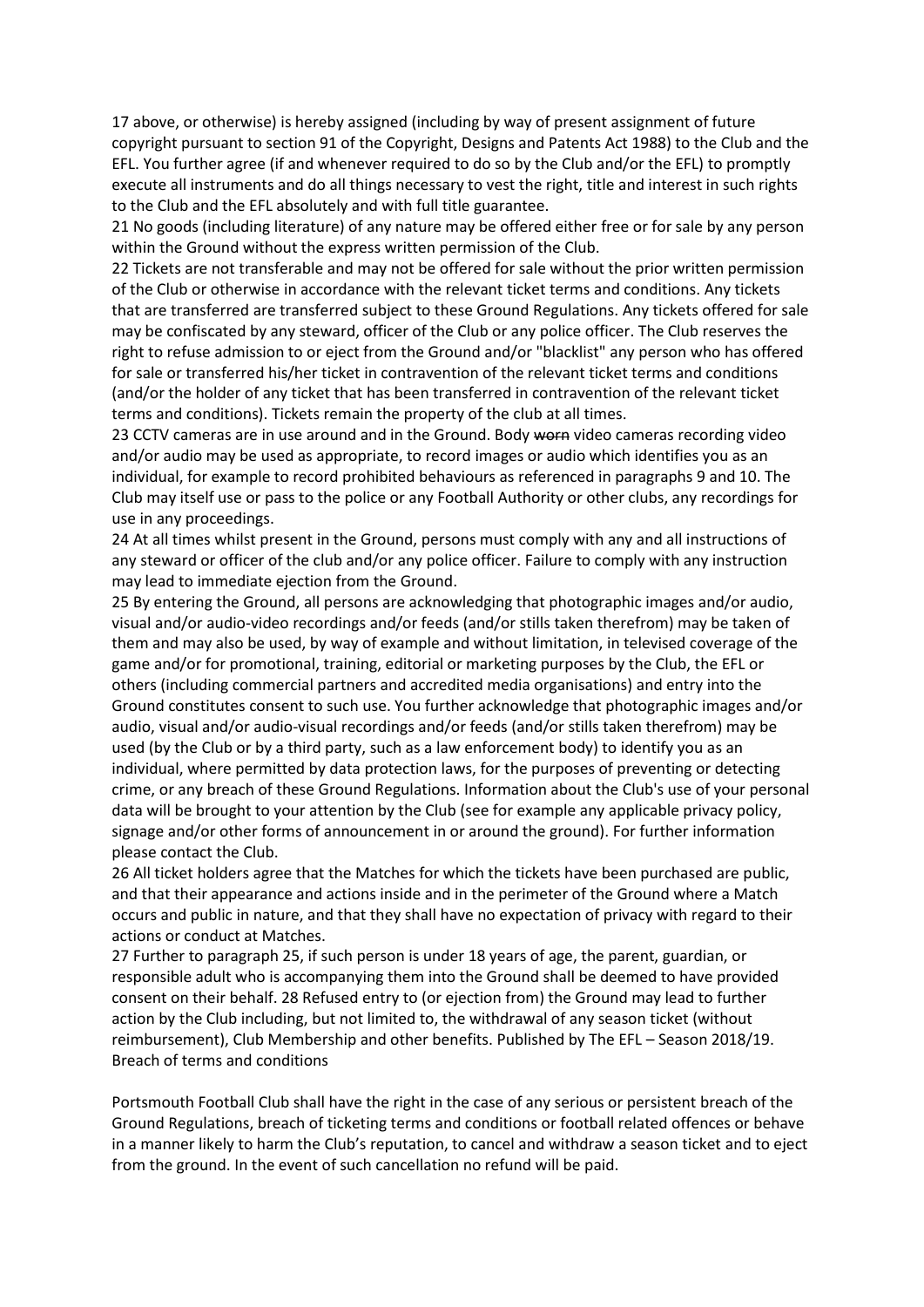Any supporter found to breach ground regulations at either home or away fixtures may be required to sign an Acceptable Behaviour Contract (ABC) prior to being permitted to attend or purchase a ticket for a Portsmouth FC fixture. An ABC is issued in conjunction with Hampshire Police and does not constitute to a criminal record and does not need to be disclosed to any school, employer, or college.

In the event of an ABC being breached Hampshire Police may seek a Football Banning Order. Where a banning order has been made, the club reserve the right to impose an indefinite ban from attending Portsmouth Football Club fixtures. Upon expiry of the court ban, the offender may contact the club in writing to have the case reviewed.

If a supporter is arrested a club ban may be imposed until a further update has been received by the police. If the person is bailed to court, then the ban will remain in force until a decision has been made by the court. If the person is acquitted of all charges by the court, Portsmouth Football Club reserve the right to impose a club ban. Convictions Where a banning order has been made, the club reserve the right to impose an indefinite ban from attending Portsmouth Football Club fixtures. Upon expiry of the court ban, the offender may contact the club in writing to have the case reviewed.

Portsmouth Football Club work closely with Hampshire Police and have worked alongside 'Pompey in the Community' (PitC) since 2015 to deliver educational programmes to under 18s who have been arrested, breached Ground Regulations or show signs of repeat anti-social behaviour at regulated football fixtures. The programmes have prevented many under 18s from going on to displaying behaviour that could potentially leave them with a criminal record.

## **Appeals process**

Any person appealing a club ban can apply in writing. Such an appeal will be heard by a four-person panel, which will include chief executive Andrew Cullen, head of safety and stadium operations Marie Stedman, supporter liaison officer Johnny Moore. The club will be privy to using any video or witness evidence to substantiate the ban while the affected fan will be able to give their account and produce any evidence supporting their appeal. Appeals should be made through the head of safety and stadium operations Marie Stedman

## **Match Day Crowd medical cover**

1x fully equipped first aid room 1x Emergency Care Practitioner 2x Command Officers 2x Paramedics 1x Technician 1x A&E Ambulance supplied by SCAS 12/16x first aiders and a Command Officer supplied by St John

## **Contact**

Head of Safety and Stadium Operations: Marie Stedman Phone: (023) 9277 8538 Email: [mariestedman@pompeyfc.co.uk](mailto:mariestedman@pompeyfc.co.uk)

## **MERCHANDISE**

All official kit and merchandise is managed by and under contract to the Just Sport Group. You can contact them a[t hello@justsportgroup.com](mailto:hello@justsportgroup.com) or by writing to Unit 1-2 Enterprise City, Meadowfield